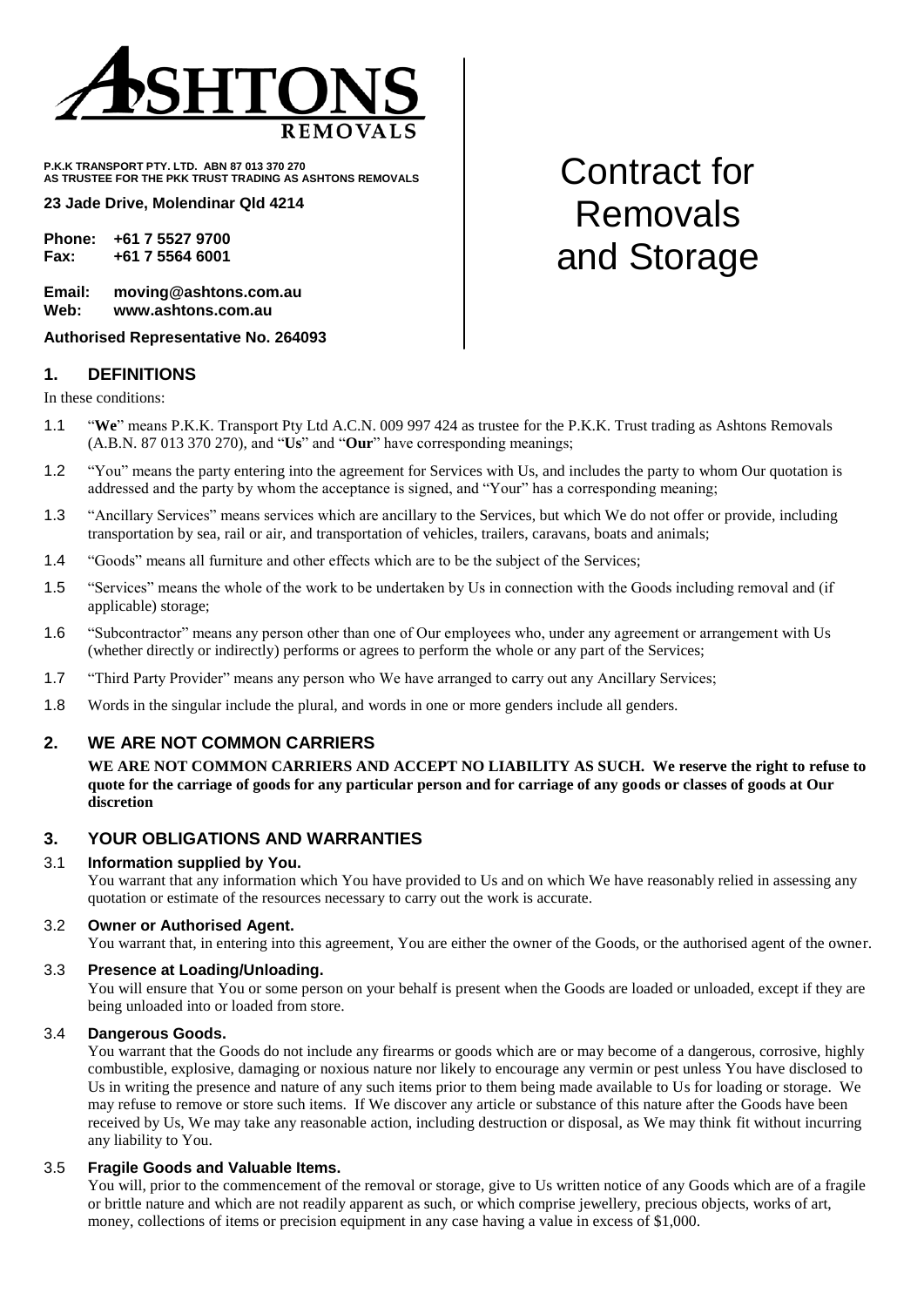# 3.6 **Goods Left Behind or Moved in Error.**

You will ensure, to the best of Your ability, that all Goods to be removed (other than Goods being removed from store) or stored are uplifted by Us and that none is taken in error.

# **4. METHOD OF CARRIAGE, SUBCONTRACTORS AND ANCILLARY SERVICES**

# 4.1 **Mode of Carriage.**

We shall be entitled to carry, or arrange for the carriage of, the Goods by any reasonable route (having regard to all the circumstances including the nature and destination of any other goods being carried on or in the conveying vehicle or container) and by any reasonable means, including, where We consider it necessary or desirable, by sea, rail or air, and for that purpose, as Your agent, to arrange for a Third Party Provider effect such carriage by sea, rail or air.

## 4.2 **Subcontractors.**

We may use a Subcontractor or Subcontractors to undertake the whole or any part of the Services, but if We do so, We will continue to be responsible to You for the performance of the Services.

#### 4.3 **Liability of Subcontractors and Employees.**

Any provisions in these conditions which limit Our liability also apply to Our Subcontractors and to Our employees and to the employees of Our Subcontractors. For the purposes of this subclause, We are, or are deemed to be, acting as agent or trustee on behalf of each of the persons referred to, and each of them shall to that extent be deemed to be parties to this agreement.

#### 4.4 **Ancillary Services.**

We will or may, at Your request and as Your agent, arrange to have Ancillary Services undertaken by Third Party Providers, but We accept no liability, including liability for any loss or damage, arising out of the provision of Ancillary Services. However, if We arrange for a Third Party Provider to undertake carriage of the Goods by sea, rail or air, and the Goods suffer loss or damage at some time when they are either in Our possession or the possession of the Third Party Provider, and if We cannot establish, on a balance of probabilities, that the Goods were in the possession of the Third Party Provider when that loss or damage occurred, the Goods will be deemed to have been in Our possession at the time.

# **5. DELIVERY**

We shall not be bound to deliver the Goods except to You or a person authorised in writing by You to receive the Goods. If We cannot deliver the Goods either because there is no authorised person there to receive them on Our arrival, or because We cannot gain access to the premises, or for any other reason beyond Our control, We will be entitled to unload the Goods into a warehouse, and will be entitled to charge an additional amount for storage and for the subsequent re-delivery of the Goods. If this happens, We will endeavour to contact You to ascertain whether You have any alternate instructions.

# **6. STORAGE CONDITIONS**

## 6.1 **Inventory.**

We will prepare an inventory of Goods received for storage and will ask You to sign that inventory. You will be provided with a copy of the inventory. If You sign the Inventory, or do not do so and fail to object to its accuracy within 7 days of receiving it from Us, the inventory will be conclusive evidence of the Goods received by Us. The inventory will disclose only visible items and not any contents unless You ask for the contents to be listed, in which case We will be entitled to make a reasonable additional charge.

#### 6.2 **Contact Address.**

You agree to advise Us of an address to which We can forward any notice or correspondence, and to promptly notify Us of any change of address.

# 6.3 **Price Changes.**

Our storage charges will be as quoted to You for the first 26 weeks of storage. After 26 weeks, We may change the storage charges from time to time on giving 28 days' written notice to You.

## 6.4 **Warehouse Change.**

We are authorised to remove the Goods from one warehouse to another without cost to You. We will notify You of the removal and advise the address of the warehouse to which the Goods are being removed, not less than 5 days before removal (except in emergency, when such notice will be given as soon as possible).

#### 6.5 **Inspection of Goods in Store.**

You are entitled, upon giving Us reasonable notice, to inspect the Goods in store, but a reasonable charge may be made by Us for this service.

## 6.6 **Removal From Storage.**

Subject to payment for the balance of any fixed or minimum period of storage agreed, You may require the Goods to be removed from store at any time on giving Us not less than 5 working days' notice. If You give Us less notice, We will still use Our best endeavours to meet your requirement, but shall be entitled to make a reasonable additional charge for the short notice.

## 6.7 **Compulsory Removal and Disposal/Sale.**

You agree to remove the Goods from storage within 28 days of a written notice of requirement from Us to do so. In default, We may, after 14 days' notice to You, SELL ALL OR ANY OF THE GOODS by public auction or on Ebay or a similar online auction sale facility or and apply the net proceeds in satisfaction of any amount owing by You to Us.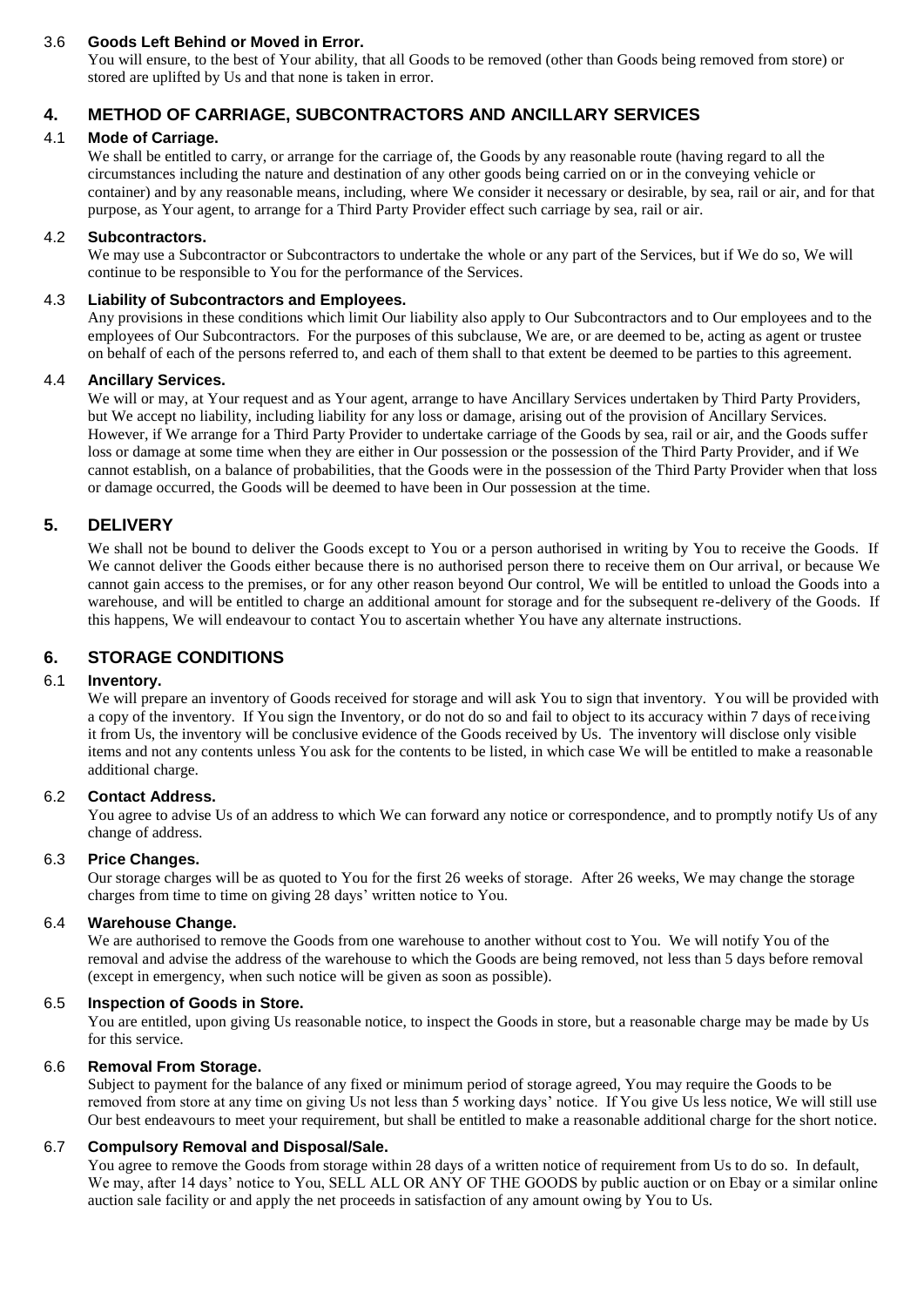# 6.8 **Sale of Goods.**

For the purposes of preparing for the sale of the Goods under clauses 6.7 or 7.5 or otherwise as permitted by law, We are authorised by You to open any boxes in storage to inspect and identify the contents and We may at Our discretion decide which contents will be offered for sale to the general public. At Our discretion, any items we do not offer for sale may be stored by Us for such period as We consider appropriate and We may invite You to collect those items from Us once We have been paid all moneys due by You to Us for Services provided under this or any other agreement. If We fail to sell the Goods at public auction or Ebay, We may at Our option pay \$1 for the Goods and at Our discretion dispose of the Goods.

# **7. CHARGES AND PAYMENTS**

# 7.1 **Variation of Work Required and Delay.**

If the work You ultimately require Us to do varies from the work for which a quotation or estimate has been given, or if We are prevented from or delayed in undertaking the Services or any part thereof (except where that prevention or delay results from a factor within Our control), we will also be entitled to make a reasonable additional charge. We will also be entitled to reimbursement from You of any amount which We have been required to pay to a third party (other than a Subcontractor) to obtain or effect delivery of the Goods.

# 7.2 **Alteration of Dates.**

If a date for the performance by Us of any Services is agreed upon in the quotation and acceptance or subsequently, and You require that date to be altered or the Goods are not available on that date, We will be entitled to make a reasonable additional charge for any loss or additional expense occasioned by such alteration or unavailability.

# 7.3 **Payment by Third Party.**

If You arrange with Us or instruct Us that Our charges are to be paid by a third party, and if that party does not pay the charges within 14 days of the date set for payment or, if no date is set for payment, within 14 days of the date of invoice, You agree to thereupon pay the charges.

# 7.4 **Default Charges.**

If amounts are outstanding from You to Us for more than 30 days, We will be entitled to charge interest at the Commonwealth Bank maximum personal overdraft interest rate for amounts not exceeding \$100,000 from time to time, calculated on monthly rests.

# 7.5 **Contractual Liens.**

All Goods received by Us will be subject to a general lien for any moneys due by You to Us relating to any Services provided under this or any other agreement. Without prejudice to any other rights which We may have under this contract or otherwise at law, if any amounts have been outstanding for a period of 26 weeks, We may give 28 days' written notice to You of intention to sell, and if the outstanding amount is not paid within that period, We may SELL ALL OR ANY OF THE GOODS and exercise any other rights We have under clause 6.8 relating to the sale of the Goods and apply the net proceeds in satisfaction of the amount due.

# **8. LOSS OR DAMAGE – PRIVATE REMOVALS AND STORAGE**

# 8.1 *Australian Consumer Law.*

Except where the Services are required by You for the purposes of a business, trade, profession or occupation in which You are engaged, this agreement will be subject to the guarantees set out in sections 60, 61 and 62 of the *Australian Consumer Law* (as enacted as Schedule 2 of the *Competition and Consumer Act 2010*) being, in particular, a guarantee that the Services will be rendered with due care and skill, and the following conditions of this clause 8 will apply.

# 8.2 **Negligence.**

We will only be liable for the proportion to which the loss or damage to the Goods is caused by or contributed to by Our negligence (including the negligence of any Subcontractor). We will not be liable for loss or damage to the Goods caused or contributed to by You or someone else that We are not responsible for at law

# 8.3 **Exclusions.**

We will not be liable for any loss or damage nor any delay which results from any cause beyond Our control, including any loss or damage occurring in the course of the provision of Ancillary Services by Third Party Providers.

## 8.4 **Damage to Goods – Packaging.**

If the Goods sustain damage by reason of defective or inadequate packing or unpacking, and the packing or unpacking (as the case may be) was not undertaken by Us or a Subcontractor, We will not be liable.

## 8.5 **Damage to Goods – Inherent Risk.**

Certain goods (including electrical and mechanical appliances, computer equipment, scientific instruments and certain musical instruments) are inherently susceptible to suffer damage or disorder upon removal. Unless that damage or disorder results from a failure to exercise due care and skill on Our part, We will not be liable.

## 8.6 **Damage to Goods – Furniture Items.**

If You have elected not to take out any insurance over furniture items whilst in transit or storage and We (or Our Subcontractor) did not package any furniture items for You prior to transit or storage, We will only be liable for damage to the furniture items up to an amount of \$500.00 per item. This cap on Our liability to You does not apply if there is evidence that We (or Our Subcontractor) failed to exercise due care and skill and this failure is what caused the damage.

## 8.7 **Lost, Stolen or Misplaced Items.**

If You have elected not to take out any insurance over the Goods whilst in transit or storage, and We (or Our Subcontractor) have not packed the Goods for You, We will only be liable for lost, stolen or misplaced boxes or items up to an amount of \$500.00 per box. This cap on Our liability to You does not apply if You provided Us with a completed inventory including